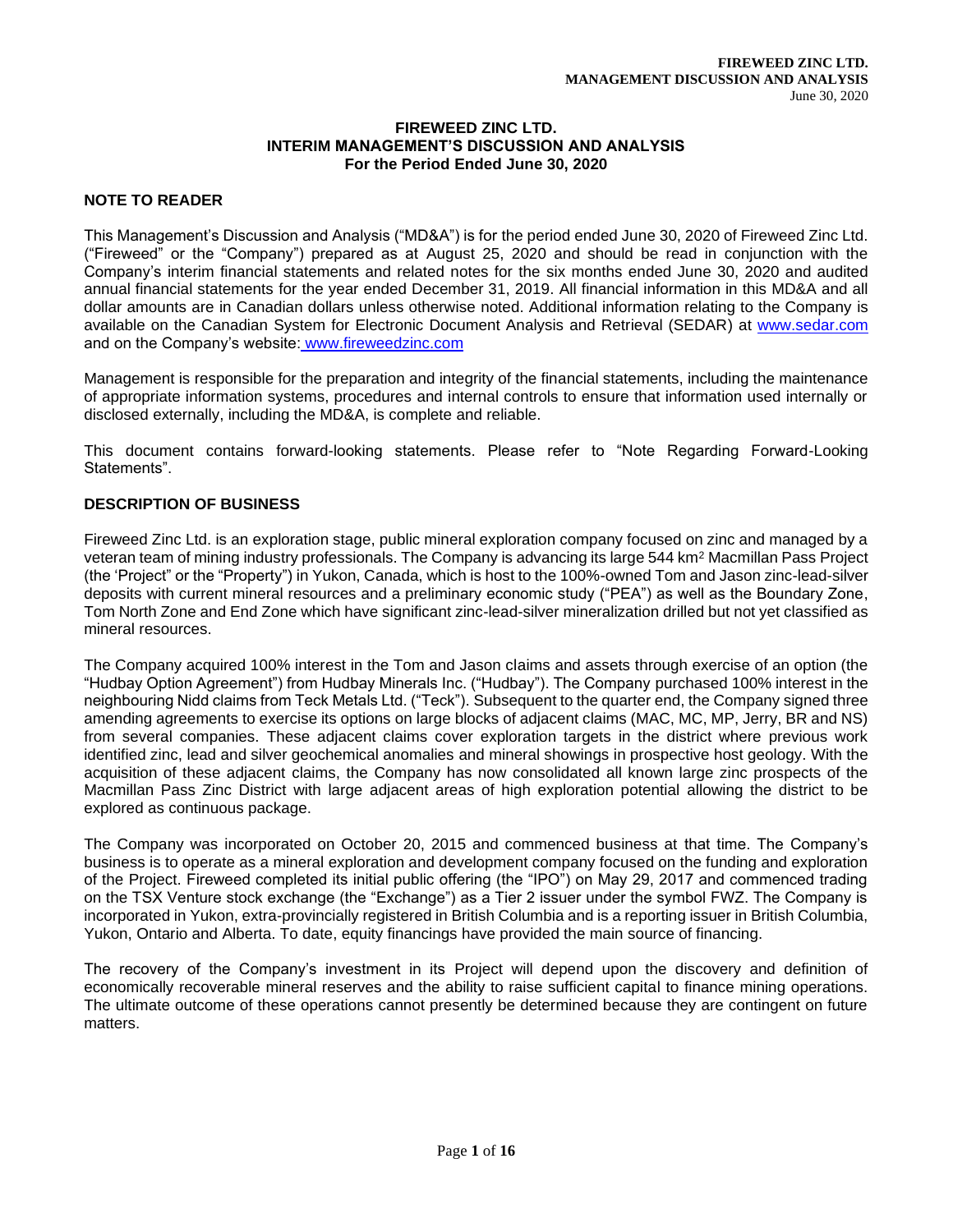# **OVERALL PERFORMANCE AND HIGHLIGHTS**

During the six months ended June 30, 2020, the Company reported the following:

- On March 3, 2020, the Company announced that the Yukon Government and the Ross River Dena Council First Nation had reached an Agreement in Principle on \$71 million in road upgrades which, in part, included the Project access road.
- In March 2020, the World Health Organization declared coronavirus COVID-19 a global pandemic. This contagious disease outbreak and any related adverse public health developments have adversely affected workforces, economies, and financial markets globally, leading to an economic downturn. It is not possible for the Company to predict the duration or magnitude of the adverse results of the outbreak and its full effects on the Company's business or ability to raise funds. To date no cases of COVID-19 have been reported among the Company and its workers.
- On April 14, 2020, the Company closed a private placement financing for gross proceeds of \$1,142,301. The financing consisted of 3,807,670 common shares of the Company at a price of \$0.30 per share with a full fouryear warrant exercisable at \$0.60 per share but subject to accelerated expiry terms if the Company's shares trade at or above \$1.00 per share for 20 consecutive days. In connection with the private placement, the Company incurred a cash finders' fee of \$30,930 and issued 103,099 finders' warrants, which are exercisable at a price of \$0.40 per share until April 14, 2021.
- On April 16, 2020, the Company announced the appointment of Peter Hemstead, CPA, CMA to the Board of Directors and accepted the resignation of Richard Hajdukiewicz from the Board. For more information please refer to the news release dated April 16, 2020 available on [www.sedar.com](about:blank) or [www.fireweedzinc.com.](about:blank)
- On May 6, 2020, the Company signed amending agreements with Golden Ridge Resources Ltd. ("Golden Ridge") as well as Epica Gold Inc. ("Epica") and Carlin Gold Corporation ("Carlin") postponing cash option payments scheduled in May until August 9, 2020. The Company issued 100,000 shares to Golden Ridge and 50,000 shares to Epica and Carlin each on May 11, 2020 per the original option agreements. Details of the options agreements are provided in Note 4 of the interim financial statements for the six months ended June 30, 2020 as well as in *Macmillan Pass Project* section below.
- On May 14, 2020, the Company issued 300,000 performance shares to a former director of the company, as per the performance shares agreement dated December 19, 2016, following the director's resignation in April 2020.
- On June 11, 2020, the Company announced exploration plans and described exploration targets for the 2020 field season at Macmillan Pass.

Subsequent to the quarter ended June 30, 2020, the following events have taken place:

- On August 6, 2020 the Company closed a non-brokered private placement for aggregate gross proceeds of \$5,239,351 consisting of:
	- (i) 3,154,673 units at \$0.53 per unit with each unit comprising one share and a half two-year warrant exercisable at \$0.80 per share,
	- (ii) 3,582,423 flow-through common shares \$0.65 per share, and
	- (iii) 1,630,000 charity flow-through units at \$0.76 per unit through a charity donation arrangement with each unit consisting of one share with a half two-year warrant, each full warrant is exercisable at \$0.80 per share.

In connection with the private placement, the Company incurred aggregate cash finders' fees of \$131,691 and issued 232,386 one-year finders' warrants, which are exercisable at prices of:

- (i) \$0.60 per share for the 75,532 warrants issued for the \$0.53 units,
- (ii) \$0.65 per share for the 71,054 warrants issued for the \$0.65 flow-through shares, and
- (iii) \$0.76 per share for the 85,800 units issued for the \$0.76 charity flow-through units.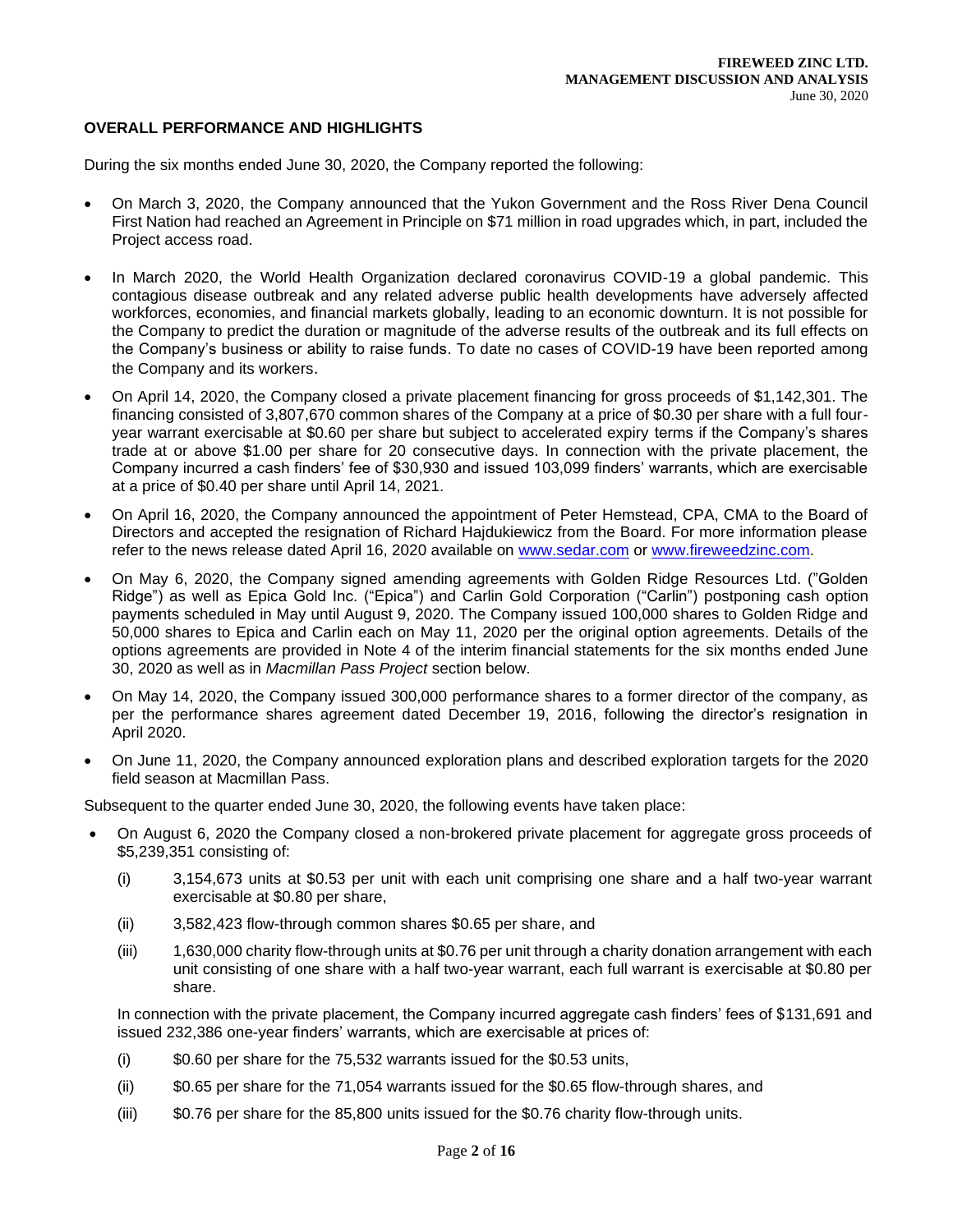The Company also paid 56,604 units (56,604 shares and 28,302 two-year warrants exercisable at \$0.80 per share) to an arm's length party for corporate finance services.

- On August 6, 2020, the Company disclosed plans for a larger exploration program at Macmillan Pass with the additional financing, primarily focused on drilling in the area of Boundary Zone but also exploration of other targets.
- On August 12, 2020, the Company announced that it signed an amending agreement to its property option with Maverix Metals Inc. ("Maverix") for a final payment of \$2,500 and 225,000 shares to exercise and acquire 100% interest in the 167km<sup>2</sup> MAC claims located northwest of the Tom and Jason deposits. The Company plans to exercise its option upon TSX Venture Exchange approval of the amendment.
- On August 12, 2020, the Company announced that it signed an amending agreement to its property option with Golden Ridge Resources Ltd. for a final payment of 900,000 shares to exercise and acquire 100% interest in the 127km<sup>2</sup> NS and BR claims located southwest of the Tom and Jason deposits. The Company plans to exercise its option upon TSX Venture Exchange approval of the amendment.
- On August 12, 2020, the Company announced that it signed an amending agreement to its property option for a final payment of 350,000 shares to Epica Gold Inc. and \$75,000 and 200,000 shares to Carlin Gold Corporation, to exercise and acquire 100% interest in the 117km<sup>2</sup> MC, MP and Jerry claims located northwest, northeast and east of the Tom and Jason deposits. The Company plans to exercise its option upon TSX Venture Exchange approval of the amendment.

# **MACMILLAN PASS PROJECT**

The Macmillan Pass Project encompasses 544 km<sup>2</sup> of mineral claims located approximately 200 km northeast of the settlement of Ross River in the eastern Yukon Territory of Canada. It is host to the large Tom and Jason sediment-hosted sulphide ("Sedex") zinc-lead-silver deposits as well as the Boundary Zone, Tom North Zone and End Zone that have significant mineralization drilled but not yet classified as mineral resources. The project also includes large blocks of adjacent claims (MAC, MC, MP, Jerry, BR and NS) which cover exploration targets in the district where previous and recent work identified zinc, lead and silver prospects, and geophysical and geochemical anomalies in prospective host geology. The Company has a fully operational 50-person camp near the Tom deposit which is accessible via the North Canol Road (designated Yukon Highway No. 6) from the community of Ross River and via a local airstrip.

The deposits are located in the Selwyn Basin and hosted in Devonian-age Lower Earn Group sedimentary rocks. Zinc and lead-silver sulphide-barite mineralization typically occurs in thick stratiform lenses and extends for as much as 1,200 meters along strike and 450+ meters down dip. Boundary Zone is different and consists of veins, stockworks, disseminations and replacement sulphide mineralization. The main sulphide minerals are sphalerite and galena.

To date the Tom deposits have seen a total of 3,423 meters of underground development, 5,953 meters of underground core drilling in 84 holes, and 33,705 meters of surface core drilling in 158 holes; at Jason a total of 38,617 meters has been drilled in 138 holes from surface to date; at Boundary a total of 7,933 meters has been drilled in 26 holes from surface to date; and at End Zone a total of 3,910 meters has been drilled in 18 holes from surface to date. The Tom and Jason sites have a Class 4 Land Use Permit and the Tom site a Type B Water Licence. The rest of the Property has a Class 1 Land Use Permit. Environmental water monitoring of the Tom site has been ongoing since 2000 and since the Company acquired the project, water quality results have been compliant with the current water licence (see *Environment* section below for additional information). Community relations have been good, and the Company employs workers and contracts service providers from the nearest community of Ross River for the exploration program (see *Community and First Nations* section below for additional information).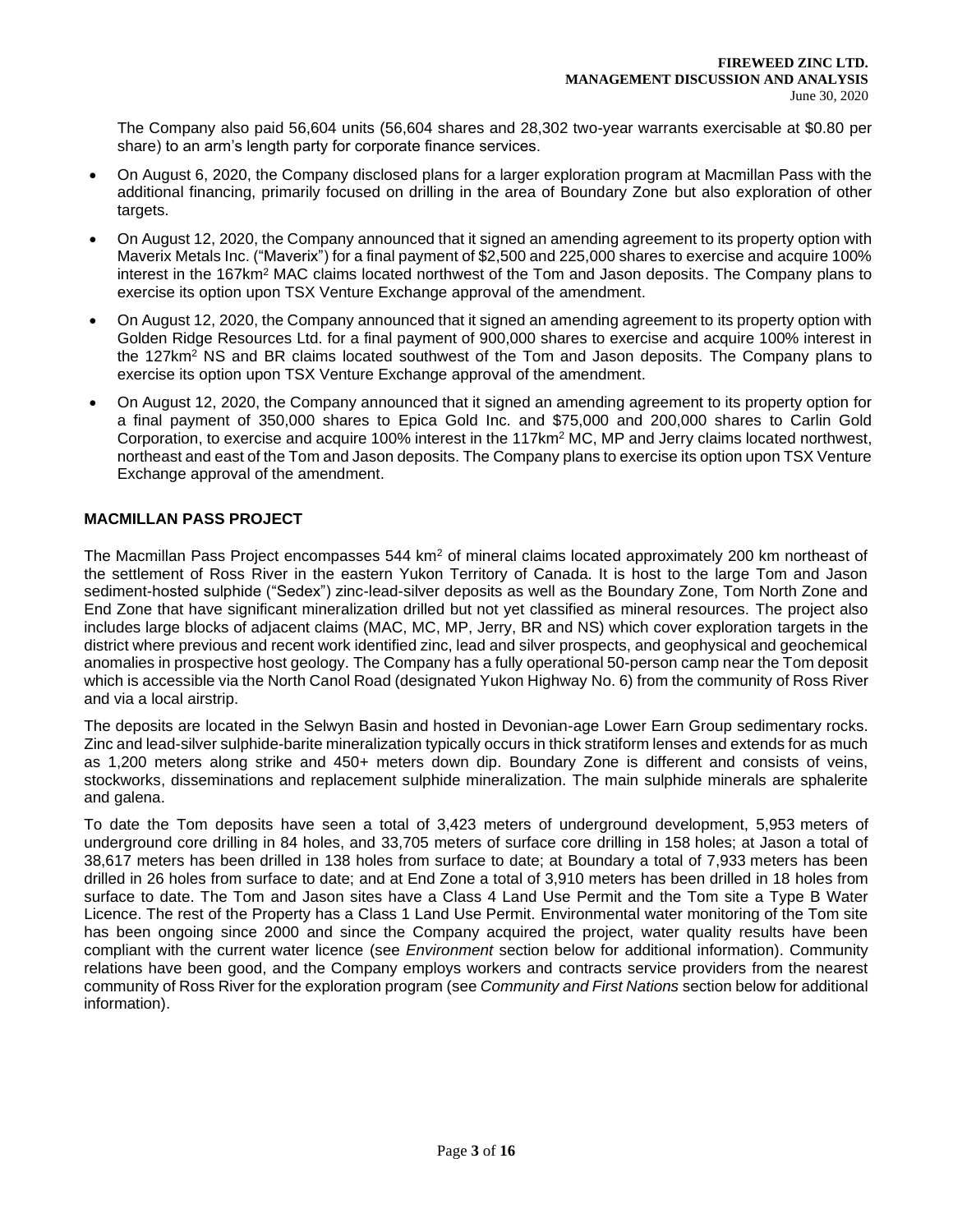### *Terms of the Hudbay Option Agreement*

Fireweed signed the Hudbay Option Agreement for the Tom and Jason claims and associated assets on December 14, 2016 and exercised the option in February 2018. The Company incurred the required exploration expenditures of \$1,250,000, paid a total of \$1,000,000 cash and issued 3,565,406 shares to acquire a 100% interest in the Tom Jason property and assets. All claims, permits, licenses and assets have been transferred and registered in the name of Fireweed.

The Jason claims have an underlying 3% Net Smelter Royalty ("NSR") which can be bought out at any time for \$5,250,000. There are no underlying royalties on the Tom claims.

*Terms of the Nidd Claims Purchase Agreement with Teck Metals Ltd. and Teck Mining Worldwide Holdings Ltd.* 

The Nidd claims extend the Company's Macmillan Pass Project claims to the northwest over additional prospective ground including the Boundary zinc zone.

On November 27, 2018, the Company closed the purchase agreement, acquiring a 100% interest in the 372 quartz claim tenures from Teck under the following terms:

- Purchase price of 1,500,000 Fireweed shares.
- Teck to retain a 1% Net Smelter Return royalty on future production from the Nidd property.
- Teck to have a right of first offer to purchase from Fireweed future production concentrates from the Nidd property.

#### *Terms of the MAC Claims Option Agreement with Newmont/Maverix*

On July 24, 2017 the Company signed an option agreement with Newmont Canada Holdings ULC ("Newmont") to acquire 100% interest in the MAC claims covering 167km2 northwest of the Tom and Jason deposits. On June 29, 2018 Newmont sold the MAC claims and option agreement to Maverix Metals Inc. ("Maverix") in a larger transaction whereby Maverix purchased a number of royalties and other assets from Newmont. As such the optionor of the claims became Maverix.

Per the original option agreement, the Company could acquire a 100% interest in the MAC claims by paying \$450,000 in staged cash payments over four years, maintaining the MAC claims in good standing, and granting Newmont/Maverix production royalties on the MAC claims as follows: 0.25% NSR on base metals, 1% NSR on silver and 3% NSR on gold.

On July 17, 2019 Maverix and the Company signed an amendment to the option agreement changing the second anniversary payment to \$50,000 and 95,000 shares. On August 7, 2020, Maverix and the Company signed another amendment to the option agreement changing the fourth anniversary payment to \$2,500 plus 225,000 shares. In all other respects the option agreement remained unchanged.

| Due Date                              | Cash             | <b>Common Shares</b> |
|---------------------------------------|------------------|----------------------|
| July 24, 2017 (signing of the option) | \$50,000 (paid)  |                      |
| July 24, 2018 (first anniversary)     | \$80,000 (paid)  |                      |
| July 24, 2019 (second anniversary)    | \$50,000 (paid)  | 95,000 (issued)      |
| July 24, 2020 (third anniversary)     | \$110,000 (paid) |                      |
| July 24, 2021 (fourth anniversary)    | \$2,500          | 225,000              |
| <b>TOTAL</b>                          | \$292,500        | 320,000              |

This schedule reflects the updated terms of the option agreement:

As of the date of this MD&A, the Company is awaiting TSX Exchange approval of the amendment to exercise its option and acquire 100% interest in the MAC claims subject to production royalties to Maverix of 0.25% NSR on base metals, 1% NSR on silver and 3% NSR on gold on the MAC claims per the original agreement.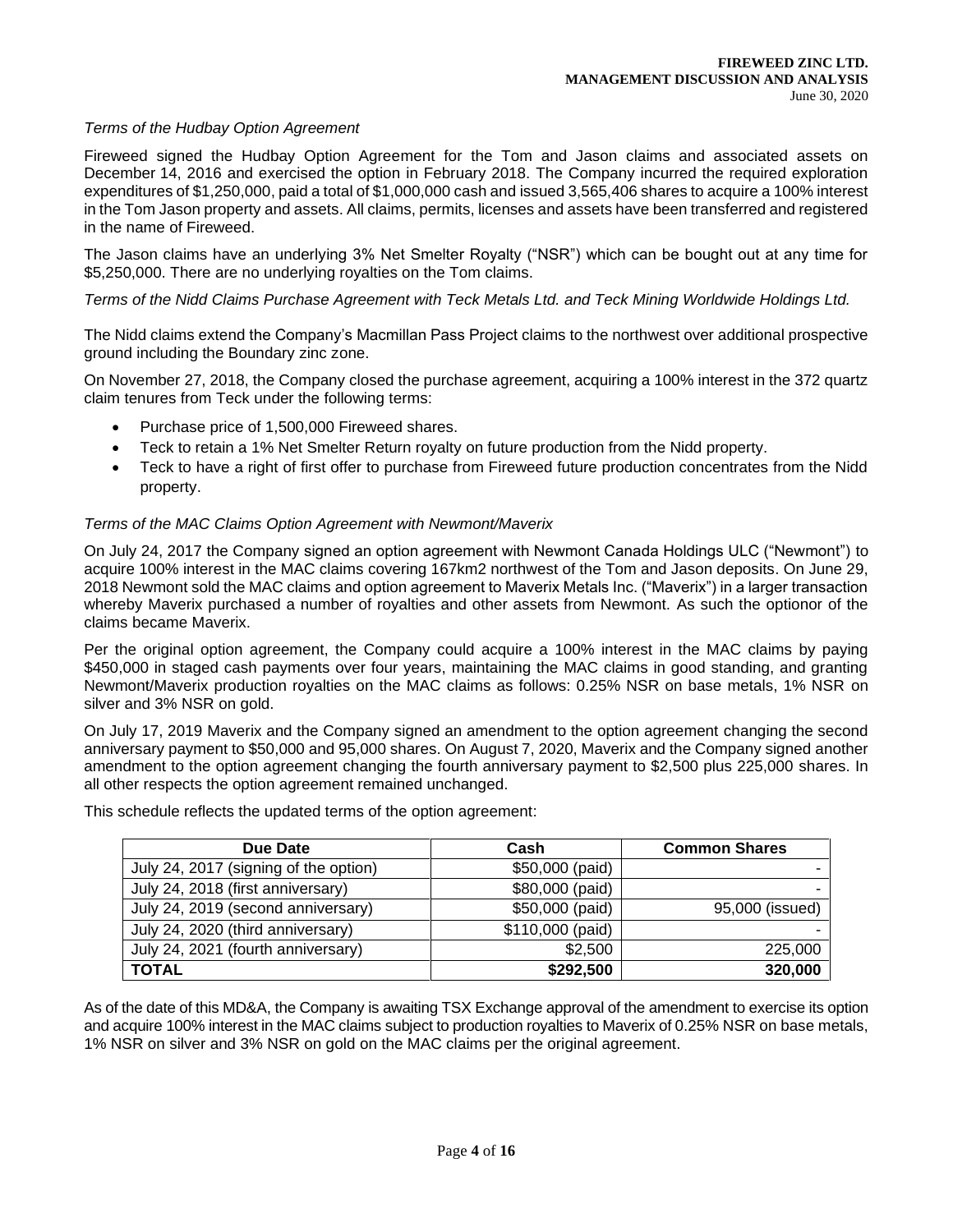*Terms of the MC, MP and Jerry Claims Option Agreement with Constantine Metal Resources Ltd./Epica Gold Inc. and Carlin Gold Corporation*

On April 23, 2018, the Company signed an option agreement with joint venture partners Constantine Metals Resources Ltd. ("Constantine") and Carlin Gold Corporation ("Carlin") to acquire 100% interest the MC, MP and Jerry claims covering 117km<sup>2</sup> in three blocks located northwest, northeast and east of the Tom and Jason deposits. On July 31, 2019, Constantine transferred its right, title and interest in and to its portion of the claims and assigned its rights and interest in and to the associated option agreement to its wholly-owned subsidiary, Epica Gold Inc. (Epica") and later transferred 100% interest in Epica to its spinoff company, HighGold Mining Inc. (TSX.V: High). As such the optionors of the claims became Epica and Carlin.

Per the original agreement, the Company could exercise the option and acquire 100% interest in the claims by making payments totaling \$500,000 and issuing 300,000 shares over three years to Constantine/Epica and Carlin.

On May 6, 2020, Epica, Carlin and the Company signed an amendment to the option agreement delaying the second anniversary \$150,000 cash payment to on or before August 9, 2020 and the 100,000 share payment to on or before May 14, 2020. On August 11, 2020, Epica, Carlin and the Company signed another amendment to the option agreement, providing for Fireweed to exercise the option on payment of 350,000 shares to Epica, and \$75,000 and 200,000 shares to Carlin within five days of TSX Venture Exchange approval of the amendment. In all other respects the option agreement remained unchanged.

This schedule reflects the updated terms of the option agreement:

| Due Date                                                | Cash             | <b>Common shares</b> |
|---------------------------------------------------------|------------------|----------------------|
| Exchange approval of the option agreement (May 9, 2018) | \$75,000 (paid)  | 50,000 (issued)      |
| On or before May 9, 2019                                | \$125,000 (paid) | 50,000 (issued)      |
| On or before May 14, 2020                               |                  | 100,000 (issued)     |
| Within 5 days of TSX.V approval of the August 11, 2020  |                  |                      |
| amendment to the option agreement                       | \$75,000         | 550,000              |
| <b>TOTAL</b>                                            | \$275,000        | 750,000              |

Half of the first three payments were made to Constantine/Epica and half to Carlin. The final payment will consist of 350,000 shares to Epica, and \$75,000 and 200,000 shares to Carlin. Upon TSX Venture Exchange approval, the Company plans to exercise its option and acquire 100% interest in the MC, MP and Jerry claims subject to Epica/Carlin production royalties of 0.5% NSR on base metals and silver, and 2% NSR on all other metals including gold per the original agreement. Fireweed maintains a right of first refusal on the sale of any NSR royalty from these claims by Epica and/or Carlin. The Company will also pay an additional \$750,000 in cash or equivalent in shares to Epica and Carlin, upon receiving a resource calculation of at least 2.0 million tonnes of indicated (or better) resource on any part of the MC, MP and Jerry claims per the original agreement.

### *Terms of the NS and BR Claims Option Agreement with Golden Ridge Resources Ltd.*

On April 24, 2018, the Company signed an option agreement with Golden Ridge Resources Ltd. to acquire 100% interest in the NS and BR claims covering 127km<sup>2</sup> southwest of the Tom and Jason deposits.

Per the original agreement, the Company could exercise the option and acquire 100% interest in the claims by making payments totaling \$500,000 and issuing 450,000 shares over three years to Golden Ridge.

On April 15, 2019, Golden Ridge and the Company signed an amending agreement to the option agreement changing the May 9, 2019 payment to \$37,500 in cash and 121,875 shares. On May 6, 2020, another amendment was signed delaying the May 9, 2020 \$150,000 payment to on or before August 9, 2020 and the 100,000 share payment was made on May 11, 2020. On August 7, 2020, Golden Ridge and the Company signed an additional amendment to the option agreement, providing for the Company to exercise the option on payment of 900,000 shares to Golden Ridge within five days of TSX Venture Exchange approval of the amendment. In all other respects the option agreement remained unchanged.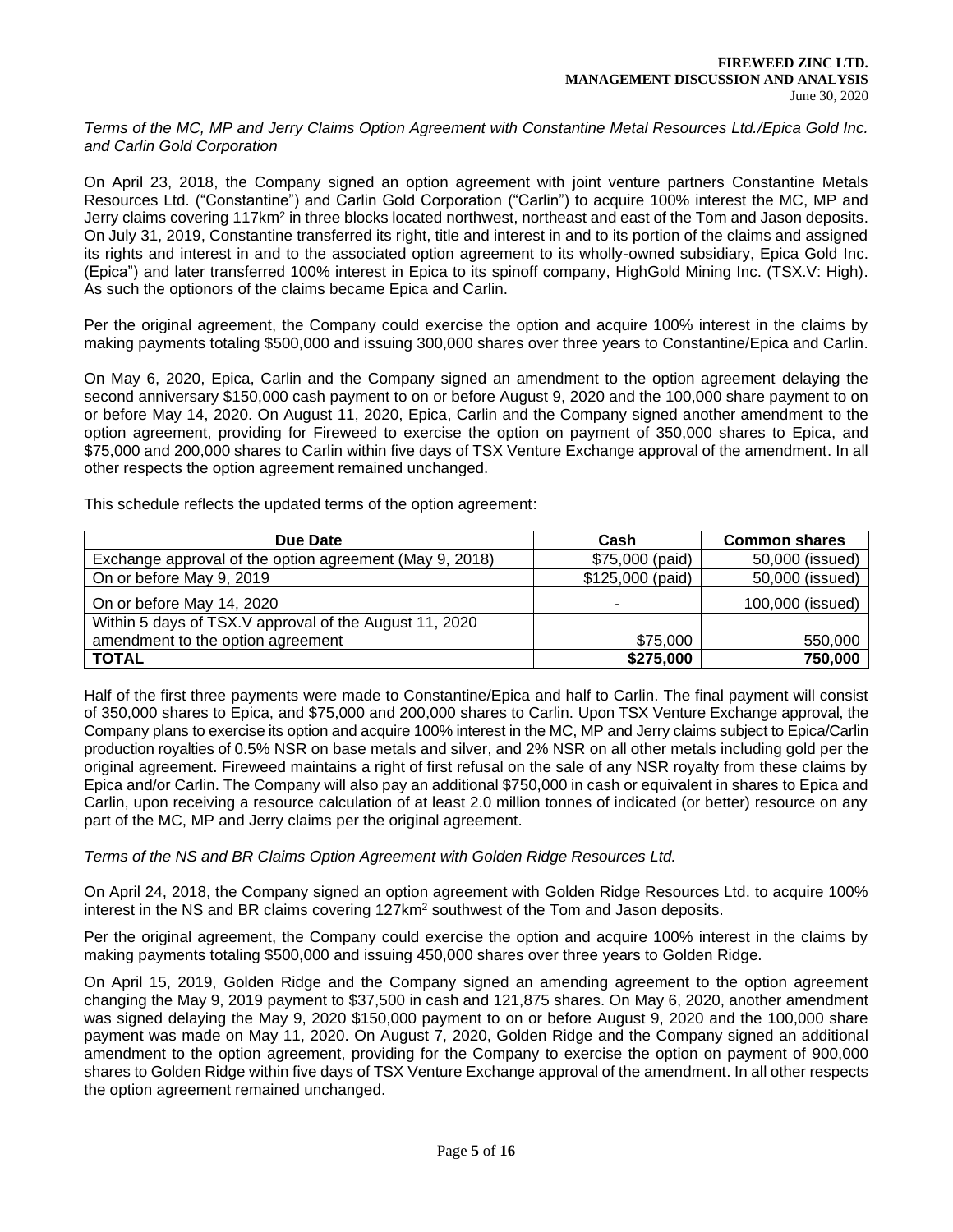The schedule below reflects updated terms of the agreement:

| Due Date                                                | Cash             | <b>Common shares</b> |
|---------------------------------------------------------|------------------|----------------------|
| Exchange approval of the option agreement (May 9, 2018) | \$75,000 (paid)  | 75,000 (issued)      |
| On or before May 9, 2019                                | \$37,500 (paid)  | 121,875 (issued)     |
| On or before May 14, 2020                               |                  | 100,000 (issued)     |
| Within 5 days of TSX.V approval of the August 7, 2020   |                  |                      |
| amendment to the option agreement                       |                  | 900,000              |
| <b>TOTAL</b>                                            | \$112,500 (paid) | 1,196,875            |

Upon TSX Venture Exchange approval, the Company plans to exercise its option and acquire 100% interest in the NS and BR claims subject to Golden Ridge production royalties of 0.5% NSR on base metals and silver, and 2% NSR on all other metals including gold but excluding cobalt, per the original agreement. The Company maintains a right of first refusal on the sale of any NSR royalty from the BR and NS claims by Golden Ridge. There is a third party 3% NSR on any future cobalt production from the BR and NS claims. The Company will have the right to purchase one-half of these NSR royalties (excluding the cobalt royalty) for \$2,000,000 at any time prior to the commencement of commercial production. The Company will also pay an additional \$750,000 in cash or equivalent in shares to Golden Ridge, upon receiving a resource calculation of at least 2.0 million tonnes of indicated (or better) resource on any part of the BR and NS claims.

### *Mineral Resources and PEA*

### *Mineral Resource Report*

Based on the 2017 drill results along with the historic core re-sampling results and compilation of historic data, the Company announced updated NI43-101 compliant mineral resources on January 10, 2018 which were substantially larger than historically reported resources. The new base case resources were as follows:

|           | Tonnes |        |      |        |        |                 |                 | <b>MOz</b> |
|-----------|--------|--------|------|--------|--------|-----------------|-----------------|------------|
| Category  | (Mt`   | ZnEa % | Zn % | $Pb\%$ | Aq q/t | <b>B</b> lbs Zn | <b>B</b> Ibs Pb |            |
| Indicated | 11.21  | 9.61   | 6.59 | 2.48   | 21.33  | .63             | 0.61            | 7.69       |
| Inferred  | 39.47  | 10.00  | 5.84 | 3.14   | 38.15  | 5.08            | 2.73            | 48.41      |

### **Table 1: Base Case Mineral Resource Estimate** (at NSR cutoff grade of \$65 CAD)

Details and supporting information are provided in the NI43-101 Technical Report posted on [www.sedar.com](about:blank) and in the Company's news release, both dated January 10, 2018.

### *Preliminary Economic Assessment Report*

On May 23, 2018, the Company announced the positive results of an independent NI43-101-compliant Preliminary Economic Assessment ("PEA") for the Tom and Jason deposits prepared by JDS Energy and Mining, Inc. (JDS) with work on tailings and water by Knight Piesold Consulting, both of Vancouver, Canada utilizing the 2018 mineral resources of Table 1.

Production and Economic Highlights:

- Long mine life and large-scale production:
	- $\circ$  18-year mine life with 32.7Mt of mineralization mined at 4,900 tonne-per-day average processing rate.
	- o 1.54Mt of Zinc, 0.88Mt of Lead, and 37Moz of Silver in concentrate shipped.
	- o Average yearly contained-metal production of 85kt Zinc, 48kt Lead and 2Moz Silver.
- Robust economics using metals prices of \$1.21/lb Zn, \$0.98/lb Pb, and \$16.80/oz Ag:
	- o Pre-Tax NPV at 8% of \$779 million and IRR of 32%.
	- o After-Tax NPV at 8% of \$448 million and IRR of 24%.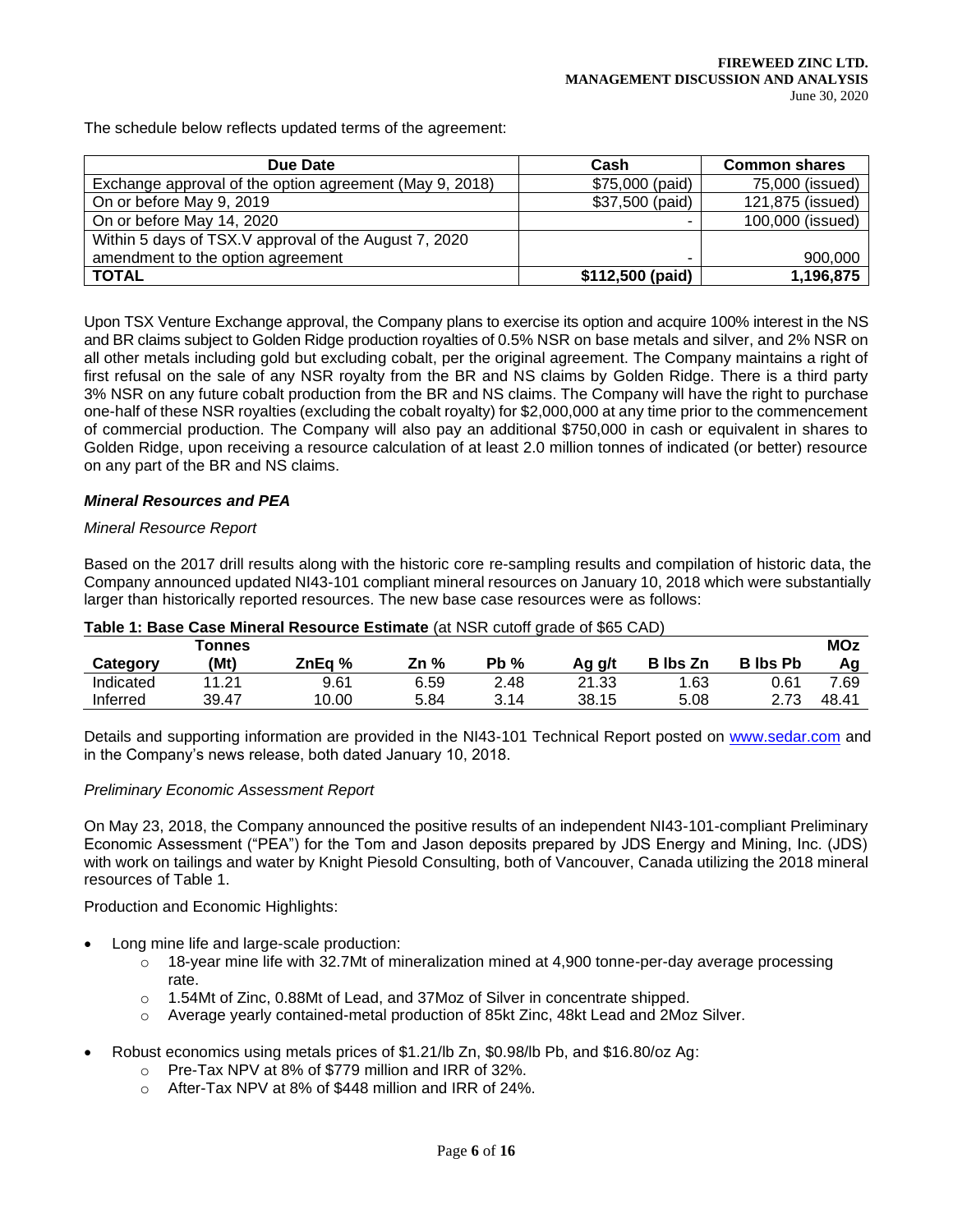- Manageable CAPEX and rapid payback:
	- $\circ$  Pre-production CAPEX of \$404 million of which 25% was provision for upgrading of the Project access road by the Company.
	- o Payback period of 4 years.
	- o Starter-pits on Tom West and Jason Main zones reduce up-front capital. CAPEX includes a total of \$100 million for upgrading to a production-suitable access road to the Project. On March 3, 2020 the Company announced that the Yukon Government and the Ross River Dena Council First Nation had reached an Agreement in Principle on \$71 million in road upgrades which, in part, included the Project access road.
- Significant Upside
	- o Numerous opportunities for significant economic improvement.
	- $\circ$  Known zones remain open for expansion, including into high-grade areas.
	- $\circ$  Highly prospective and large land package with untested exploration targets.

Details and supporting information are provided in the NI43-101 compliant Technical Report dated July 6, 2018 (effective date May 23, 2018) posted on [www.sedar.com](about:blank) and in the Company's news release dated May 23, 2018.

# *2020 Exploration Plans*

Subsequent to quarter end, the Fireweed technical team mobilized to the Property and began the 2020 exploration work program. With the close of the \$5.2 million financing subsequent to quarter end, plans for the 2020 exploration season were expanded and will primarily focus on drilling in the area of the Boundary Zone. Other work will include airborne VTEM and magnetic geophysics, ground gravity geophysics, mapping, geochemical surveys and drilling of other targets developed in 2019 for potential new discoveries. See Fireweed news releases dated June 11, 2020 and August 19, 2020 for details of the exploration targets and plans.

For more details on the Project and the Company, see Fireweed's NI43-101 compliant technical reports and news releases posted on the Company's website at [www.FireweedZinc.com](about:blank) or at [www.sedar.com.](about:blank)

*Leon McGarry, P.Geo., Senior Resource Geologist for CSA Global Canada Geosciences Ltd. at the time, is independent of Fireweed Zinc Ltd. and a 'Qualified Person' as defined under Canadian National Instrument 43-101. Mr. McGarry is responsible for the Mineral Resource Estimate and directly related information in this MD&A.* 

*Michael Makarenko, P.Eng., Project Manager for JDS Energy and Mining, Inc., is independent of Fireweed Zinc Ltd. and a 'Qualified Person' as defined under Canadian National Instrument 43-101. Mr. Makarenko is responsible for the PEA results and directly related information in this MD&A.*

*George Gorzynski, P.Eng., Executive Vice President and Director of Fireweed Zinc Ltd., and a Qualified Person under the meaning of Canadian National Instrument 43-101, is responsible for other technical information (information not directly related to the Mineral Resource Estimate or the PEA) in this MD&A.*

### **HEALTH AND SAFETY**

The Company embeds core values of health and safety throughout its operations. Nothing is more important than the health and safety of our people, and operations during a COVID-19 pandemic require extra precautions, and health and safety measures. The Company has developed a detailed COVID-19 Infection Prevention and Control Protocols manual for the Project which is rigorously followed by everyone working on the project. It describes protocols for staying safe including physical distancing (the 50 person camp of last year is now a 30 person camp to accommodate two-meter physical distancing), frequent washing of hands, availability of hand sanitizers throughout the workplaces and masks when physical distancing is not possible. The manual also includes action plans should any person on site develop symptoms consistent with COVID-19. To date the Company and its operations have been COVID-19 free.

Our normal high health and safety protocols which have allowed the Company to maintain a safe workplace in years past, continue to apply. Every person arriving at our work site is first taken through a health and safety orientation before any other activity is begun. Every morning begins with a self monitoring COVID-19 Health Monitoring Decision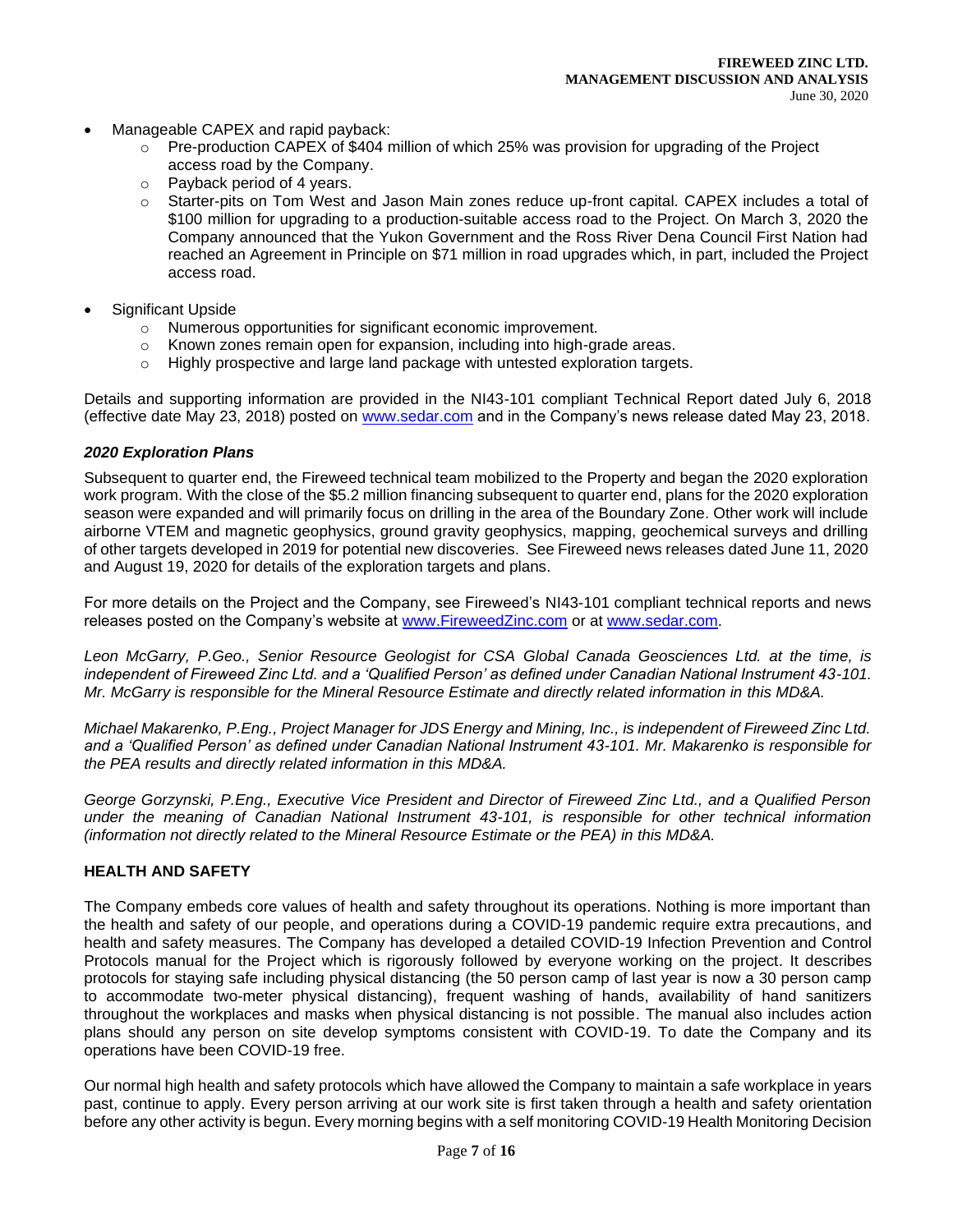Tree before leaving personal accommodations, followed by safety "toolbox" meetings and weekly safety meetings which are attended by everyone in camp to re-enforce a safety-first mindset. We emphasize that safety is the responsibility of everyone on site. We have highly trained first aid personnel in camp with a dedicated and well equipped first aid facility, and strict protocols for timely medical evacuations by air to a hospital if required.

The Company works to identify and mitigate potential health and safety risks at all work sites. Our excellent safety record over years of operations is the result of prioritizing and instilling a culture of safety first in every person at our work site and constantly seeking to improve our health and safety protocols and procedures.

# **ENVIRONMENT**

Fireweed is committed to carrying out its work programs to high standards of environmental stewardship. We aim to prevent or mitigate as much as reasonably possible, the impacts of our operations on the environment through effective and scientifically sound operating practices while at all times complying with applicable environmental legislation.

Environmental baseline studies by Hudbay toward eventual development of a mining operation began at the Tom site in 2000 and were expanded in 2008. These include 12 surface water monitoring stations in the local streams, three ground water monitoring wells and a weather station. The Tom and Jason sites have a Class 4 Land Use Permit, the Tom site a Type B Water Licence, and the rest of the Property has a Class 1 Land Use Permit. Since the Company acquired the project, water quality results have been compliant with the current water licence. Much of the historic surface and other disturbances from previous work have been reclaimed. The Company assumed these environmental functions and costs when it fully acquired the project in 2018.

# **COMMUNITY AND FIRST NATIONS**

The Company believes in engaging with local communities and First Nations toward building respectful relationships through dialogue and collaborative processes.

The Tom and Jason properties lie within an area of unsettled territorial claim by the Kaska First Nations. Negotiations between the Kaska First Nations, and the federal and territorial governments are continuing but have not affected the Company's ability to carry out work on the Project.

The nearest community to the Project site is the First Nations community of Ross River (population 350) located 200 kilometers to the west. There are no permanent settlements at or near the project site but there are a small number of seasonal temporary use hunter and trapper cabins, none of which are in the immediate vicinity of the known zones of zinc mineralization. The Company practices preferential hiring of Kaska-based businesses and personnel whenever practical, for work on the Project. Brandon Macdonald, Fireweed's CEO, hails from Ross River where he grew up as a child and is known in the community.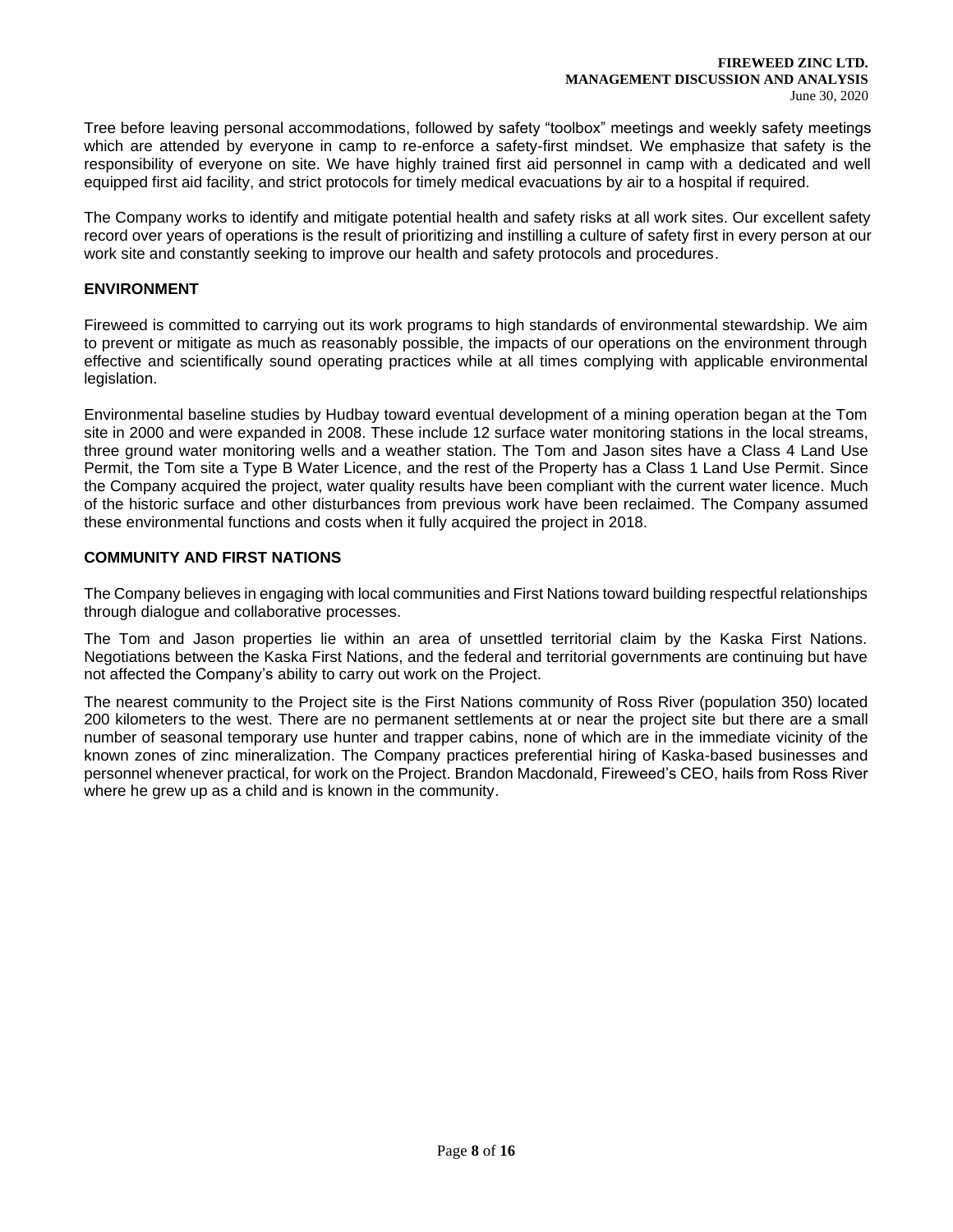## **FINANCING AND CORPORATE DEVELOPMENT**

# **SELECTED ANNUAL INFORMATION**

The following table summarizes selected financial data for the three recent fiscal years, ended December 31, 2019, 2018 and 2017, and should be read in conjunction with such financial statements, prepared in accordance with International Financial Reporting Standards ("IFRS") and the related notes thereon:

| <b>Item</b>                                        |    | <b>Fiscal Year</b><br><b>Ended</b><br>December 31,<br>2019 | <b>Fiscal Year</b><br><b>Ended</b><br>December 31,<br>2018 | <b>Fiscal Year</b><br><b>Ended</b><br>December 31,<br>2017 |
|----------------------------------------------------|----|------------------------------------------------------------|------------------------------------------------------------|------------------------------------------------------------|
| Revenues                                           | \$ | nil l                                                      | \$<br>nil l                                                | \$<br>nil                                                  |
| Expenses                                           |    | 948,397                                                    | 1,521,734                                                  | 959,487                                                    |
| Net Loss                                           |    | 1,367,397                                                  | 1,976,734                                                  | 959,487                                                    |
| Net Loss per Share (based on fully diluted shares) |    | (0.04)                                                     | (0.07)                                                     | (0.07)                                                     |
| <b>Current Assets</b>                              |    | 965,106                                                    | 1,787,669                                                  | 1,301,843                                                  |
| <b>Exploration and Evaluation Assets</b>           |    | 24,437,449                                                 | 19,663,555                                                 | 2,794,672                                                  |
| <b>Total Assets</b>                                |    | 25,464,193                                                 | 21,518,713                                                 | 4,132,000                                                  |
| <b>Current Liabilities</b>                         |    | 288,800                                                    | 327,380                                                    | 293,126                                                    |
| <b>Working Capital</b>                             |    | 676,306                                                    | 1,460,289                                                  | 1,008,717                                                  |
| Shareholders' Equity                               | \$ | $24,040,370$ \\$                                           | $20,479,900$ \$                                            | 3,829,825                                                  |
| Number of Shares Outstanding                       |    | 37,797,129                                                 | 31,696,776                                                 | 17,756,370                                                 |

### **RESULTS OF OPERATIONS**

As at June 30, 2020, total assets were \$26,064,232 (December 31, 2019 - \$25,464,193), exploration and evaluation assets totalled \$24,935,135 (December 31, 2019 - \$24,437,449). The details of the cost breakdown are contained in the schedule of Exploration and Evaluation Assets in the notes to the condensed interim financial statements for the period ending June 30, 2020 (Note 4).

### For the three months ended June 30, 2020 and 2019

The Company had a net loss of \$386,779 for the three months ended June 30, 2020 ("Q2-2020") (\$0.01 per share) as compared to the three months ended June 30, 2019 ("Q2-2019") of \$421,345 (\$0.01 per share).

The main contributors to the net loss in Q2-2020 were consulting and management fees of \$101,514 (Q2-2019 – \$100,730), and share-based compensation of \$152,627 (Q2-2019 – \$90,811), which apart from fair value of vested options included a fair value of 300,000 performance shares ( \$112,500), issued to a director in May 2020.

Investor relations and corporate development expenses, however, reduced by more than 50% to \$43,101 (Q2-2019 – \$87,786) due to the Company's decreased volume of various editorial, marketing, roadshow and other promotional activities.

### For the six months ended June 30, 2020 and 2019

The Company had a net loss of \$721,339 for the six months ended June 30, 2020 (\$0.02 per share) as compared to \$911,873 (\$0.03 per share) for the six months ended June 30, 2019.The main contributors to the net loss for the six months of the fiscal year 2020 were consulting and management fees, investor relations and corporate development expenses as well as share-based compensation, however, those expenses were lower in the period ended June 30, 2020 as compared to June 30, 2019:

• Consulting and management fees reduced by \$65,629 (2020 – \$207,392; 2019 – \$273,021) as no management bonuses were paid during the six months of 2020 fiscal year as compared to 2019.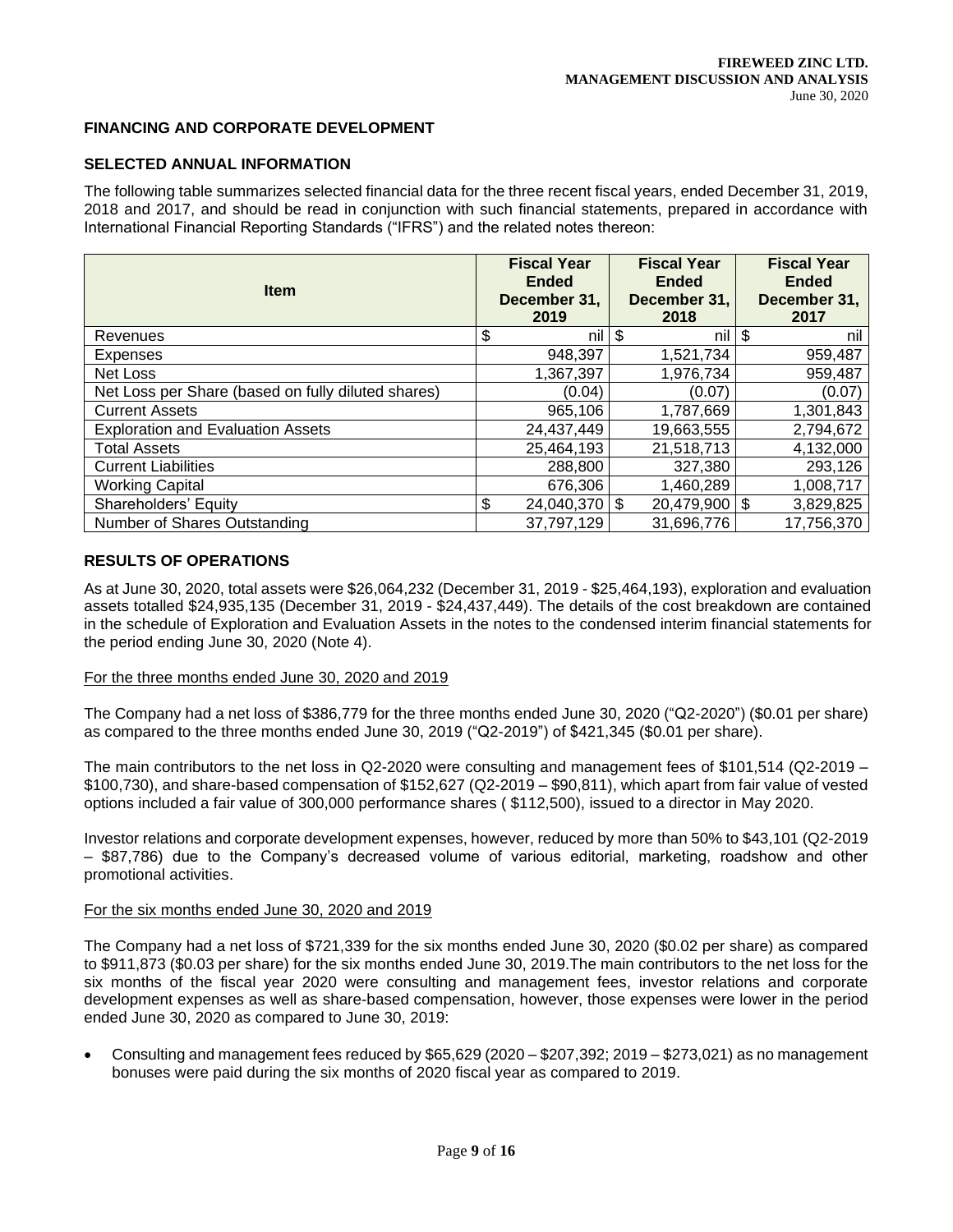- Investor relations and corporate development expenses went down by \$55,788 (2020 \$108,781; 2019 \$164,569) due to the Company's decreased volume of various marketing and other promotional activities in 2020.
- Share-based compensation was lower by \$22,159 (2020 \$200,122; 2019 \$222,281) as there were fewer options vested in 2020.

# **SUMMARY OF QUARTERLY RESULTS**

The following table sets forth selected quarterly financial information for each of the last eight quarters with the figures for each quarter in Canadian dollars.

|                                                      | <b>June 30,</b><br>2020 | March 31,<br>2020 | Dec 31,<br>2019 | Sept 30,<br>2019 | <b>Jun 30,</b><br>2019 | March 31,<br>2019 | Dec 31,<br>2018 | Sept 30,<br>2018 |
|------------------------------------------------------|-------------------------|-------------------|-----------------|------------------|------------------------|-------------------|-----------------|------------------|
| Operating<br>expenses                                | (387, 521)              | (336, 347)        | (328, 974)      | 33,101           | (235, 255)             | (417,269)         | (453, 206)      | (144, 640)       |
| Net income<br>(loss)                                 | (386, 779)              | (334, 560)        | 91,778          | (547, 302)       | (421,345)              | (490, 528)        | (908, 206)      | (144, 640)       |
| Basic and<br>diluted<br>earnings (loss)<br>per share | (0.01)                  | (0.01)            | (0.00)          | (0.01)           | (0.01)                 | (0.01)            | (0.03)          | (0.00)           |
| Total assets                                         | 26,064,232              | 25,233,187        | 25.464.193      | 26,035,172       | 26,167,683             | 25,996,069        | 21,518,713      | 21,578,907       |
| Shareholders'<br>equity<br>(deficiency)              | 24,696,666              | 23,753,305        | 24,040,370      | 23,883,304       | 24,287,551             | 24,310,772        | 20,479,900      | 19,898,169       |
| Capital stock                                        | 28,163,172              | 26,879,253        | 26,879,253      | 26,879,253       | 26,828,903             | 26,422,836        | 22,242,738      | 20,823,071       |
| Deficit                                              | 5.227.117               | 4.840.338         | 4.505.778       | 4.597.556        | 4,050,254              | 3.628.909         | 3,138,381       | 2,230,175        |

# **LIQUIDITY AND CAPITAL RESOURCES**

The Company manages its capital to maintain its ability to continue as a going concern and to provide returns to shareholders and benefits to other stakeholders. The capital structure of the Company consists of cash and cash equivalents and equity comprised of issued share capital and deficit.

Fireweed manages and adjusts its capital structure in light of economic conditions and financial needs. The Company, upon approval from its Board of Directors, will balance its overall capital structure through new share issues or by undertaking other activities as deemed appropriate under the specific circumstances.

# *WORKING CAPITAL*

As at June 30, 2020, the Company had positive working capital of \$839,470 (December 31, 2019 - \$676,306). Working capital included Prepaid Expenses of \$102,707 (December 31, 2019 - \$151,170), comprised mainly of advances for exploration work, engineering, geophysics, advertising and promotion as well as insurance.

# *CASH*

On June 30, 2020, the Company had cash of \$950,099 (December 31, 2019 - \$783,789). Management of cash balances is conducted in-house based on internal investment guidelines. Cash is deposited with a major Canadian financial institution. Cash required for operations is held in a chequing account. Excess funds may be invested in conservative money market instruments that bear interest and carry a low degree of risk. Some examples of instruments in which we may invest its cash are treasury bills, money market funds, bank guaranteed investment certificates and bankers' acceptance notes. The objective of these investments is to preserve funds for the use in and advancement of the Company's business.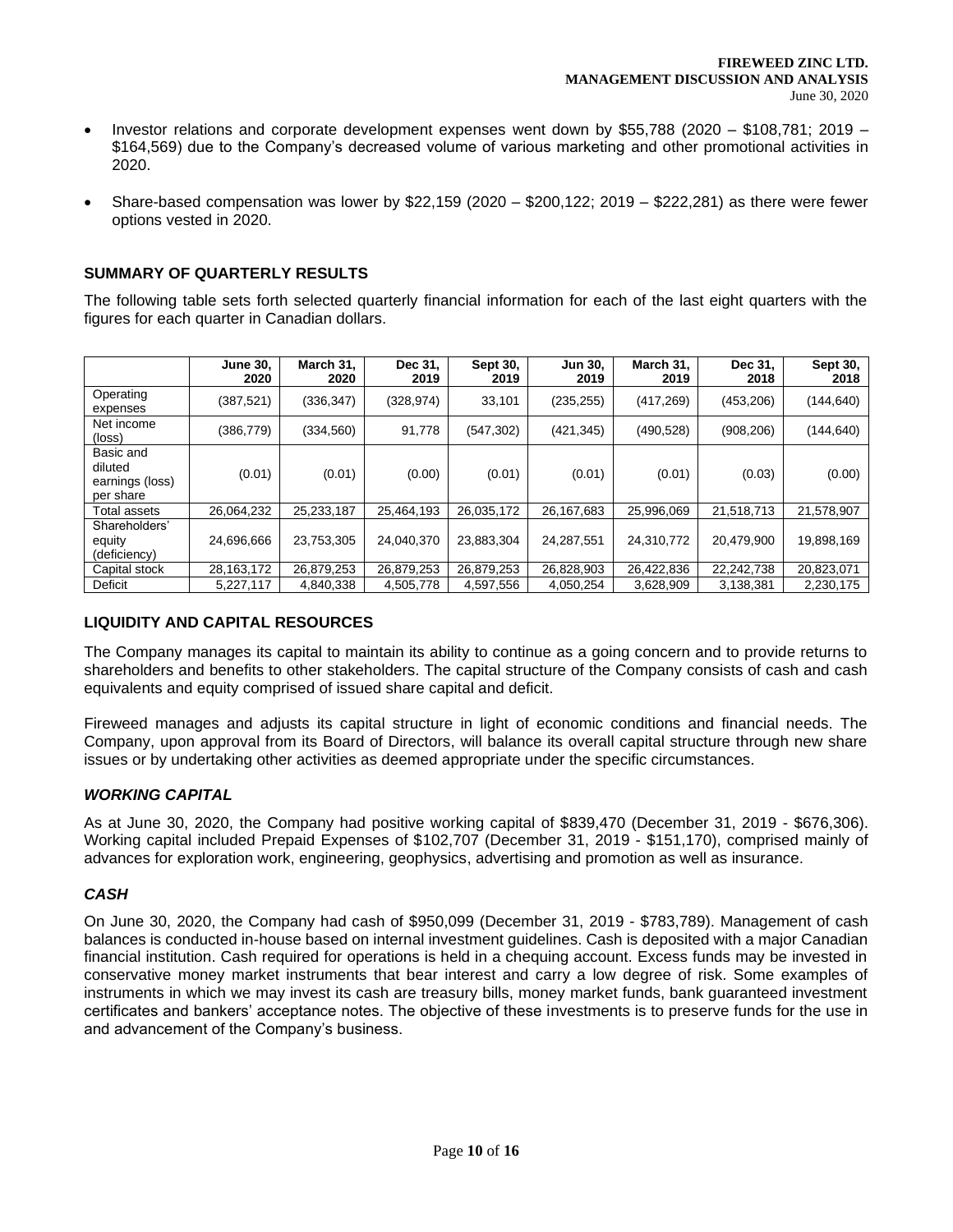#### *CASH USED IN OPERATING ACTIVITIES*

Net cash used in operating activities during the six months ended June 30, 2020 was \$496,282 (2019 – \$1,006,203). Cash was mostly spent on consulting fees, investor relations expenses, legal fees, and general and administrative costs.

#### *CASH USED IN INVESTING ACTIVITIES*

Total cash used in investing activities during the six months ended June 30, 2020 was \$479,921 (2019 – \$1,061,510), related to exploration work, property option payments, land management and claims renewal payments, property reports and related costs.

### *CASH GENERATED BY FINANCING ACTIVITIES*

Total net cash generated by financing activities during the six months ended June 30, 2020 was \$1,142,513 (2019 – 4,979,186), which consisted of funds obtained through the issuance of 3,807,670 shares in a non-brokered private placement and the receipt of \$40,000 through Government-assisted Canada Emergency Business Account operating line of credit (see Note 7 of the interim financial statements for the period ended June 30, 2020).

#### *REQUIREMENT OF ADDITIONAL EQUITY FINANCING*

The Company has relied primarily on equity financings for all funds raised to date for its operations and will need more funds to explore and develop the Project in the future. Until it starts generating profitable operations from exploration, development and sale of minerals, the Company intends to continue relying upon the issuance of securities to finance its operations and acquisitions.

The Company is not subject to externally imposed capital requirements as at June 30, 2020.

#### **OUTSTANDING SHARE DATA**

The Company's authorized share capital consists of an unlimited number of common shares without par value.

As at June 30, 2020, there were 42,104,799 shares issued and outstanding (37,797,129 at December 31, 2019), which were issued for an aggregate consideration of \$28,163,172, net of issuance costs.

As of the date of this MD&A, the following shares, warrants and options were outstanding:

|                                      | Number of                      |                       |                    |
|--------------------------------------|--------------------------------|-----------------------|--------------------|
|                                      | <b>Shares/Options/Warrants</b> | <b>Exercise Price</b> | <b>Expiry Date</b> |
| <b>Issued and Outstanding Shares</b> | 50,528,499                     |                       |                    |
| <b>Agents' Warrants and Options</b>  | 34,680                         | \$0.95                | February 15, 2021  |
| <b>Finders' Warrants</b>             | 103,099                        | \$0.40                | April 14, 2021     |
| <b>Share Purchase Warrants</b>       | 3,807,670                      | \$0.60                | April 14, 2024     |
| <b>Share Purchase Warrants</b>       | 2,392,337                      | \$0.80                | August 06, 2022    |
| <b>Finders' Warrants</b>             | 28,302                         | \$0.80                | August 06, 2022    |
| <b>Finders' Warrants</b>             | 85,800                         | \$0.76                | August 06, 2021    |
| Finders' Warrants                    | 75,532                         | \$0.60                | August 06, 2021    |
| Finders' Warrants                    | 71,054                         | \$0.65                | August 06, 2021    |
| <b>Stock Options</b>                 | 1,180,000                      | \$0.50                | April 26, 2022     |
| <b>Stock Options</b>                 | 30,000                         | \$0.70                | October 27, 2022   |
| <b>Stock Options</b>                 | 120,000                        | \$0.83                | December 06, 2022  |
| <b>Stock Options</b>                 | 810,000                        | \$1.45                | March 14, 2023     |
| <b>Stock Options</b>                 | 250,000                        | \$0.65                | July 11, 2024      |
| <b>Stock Options</b>                 | 820,000                        | \$0.59                | June 11, 2025      |
| Fully Diluted at August 25, 2020*    | 60,336,973                     |                       |                    |

\* This number excludes 3,700,000 not yet issued performance shares (please refer to Notes 9 and 14 in the interim financial statements for the period ended June 30, 2020 for more information).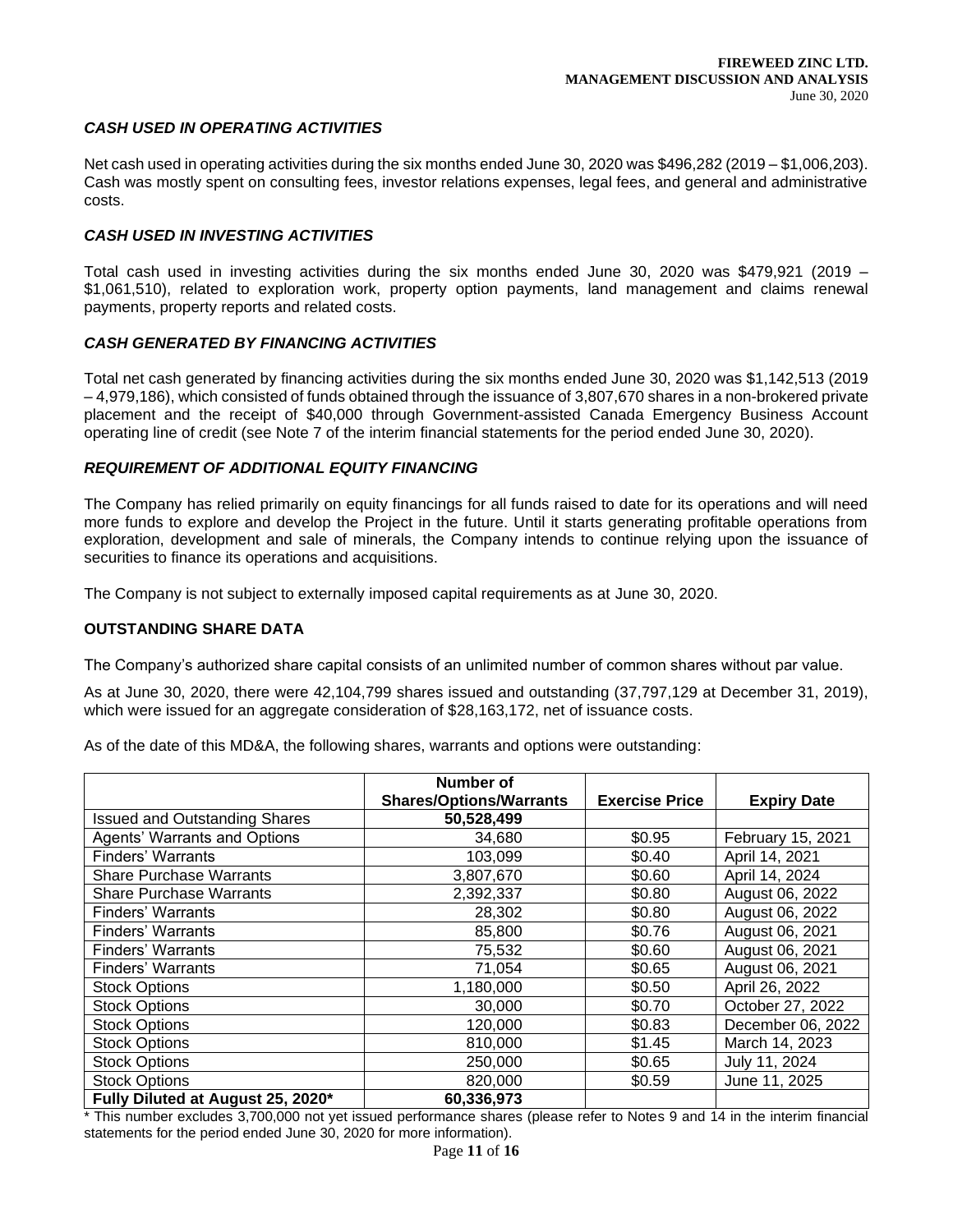## **CRITICAL ACCOUNTING ESTIMATES**

Our significant accounting policies are presented in Note 3 of the audited financial statements for the year ended December 31, 2019. Note 3 provides that the preparation of the Company's financial statements in conformity with IFRS requires management to make judgments, estimates and assumptions that affect the reported amounts of assets, liabilities and contingent liabilities at the date of the financial statements and reported amounts of expenses during the reporting period. Actual outcomes could differ from these estimates. These financial statements include estimates that, by their nature, are uncertain. The impacts of such estimates are pervasive throughout the financial statements and may require accounting adjustments based on future occurrences. Revisions to accounting estimates are recognized in the period in which the estimate is revised and future periods if the revision affects both current and future periods. These estimates are based on historical experience, current and future economic conditions and other factors, including expectations of future events that are believed to be reasonable under the circumstances.

Information about significant areas of estimation uncertainty in applying accounting policies that have the most significant effect on the amounts recognized in the financial statements are noted below.

#### **KEY SOURCES OF ESTIMATION UNCERTAINTY**

#### Exploration and evaluation assets

Exploration and evaluation costs are initially capitalized as intangible exploration assets with the intent to establish commercially viable reserves. The Company is required to make estimates and judgments about the future events and circumstances regarding whether the carrying amount of intangible exploration assets exceeds its recoverable amount. Recoverability is dependent on various factors, including the discovery of economically recoverable reserves, the ability of the Company to obtain the necessary financing to complete the development, the ability of the Company to obtain permits and upon future profitable production or proceeds from the disposition of the exploration and evaluation assets themselves. Additionally, there are numerous geological, economic, environmental and regulatory factors and uncertainties that could impact management's assessment as to the overall viability of its properties or the ability to generate future cash flows necessary to cover or exceed the carrying value of the Company's exploration and evaluation assets.

#### Deferred tax assets and liabilities

The measurement of a deferred tax provision is subject to uncertainty associated with the timing of future events and changes in legislation, tax rates and interpretations by tax authorities. The estimation of taxes includes evaluating the recoverability of deferred tax assets based on an assessment of the Company's ability to utilize the underlying future tax deductions against future taxable income prior to expiry of those deductions. Management assesses whether it is probable that some or all of the deferred income tax assets will not be realized. The ultimate realization of deferred tax assets is dependent upon the generation of future taxable income, which in turn is dependent upon the successful discovery, extraction, development and commercialization of mineral reserves. To the extent that management's assessment of the Company's ability to utilize future tax deductions changes, the Company would be required to recognize more or fewer deferred tax assets, and future tax provisions or recoveries could be affected.

#### Share-based payments

The Company measures share-based payments expense by reference to the fair value of the stock options at the date at which they are granted. Estimating fair value for granted stock options requires determining the most appropriate valuation model which is dependent on the terms and conditions of the grant. This estimate also requires determining the most appropriate inputs to the valuation model including the expected life of the option, volatility, dividend yield, and rate of forfeitures.

#### Capital stock

Common shares are classified as shareholders' equity. Incremental costs directly attributable to the issue of common shares and stock options are recognized as a deduction from equity. Common shares issued for consideration other than cash, are valued based on their market value at the date the shares are issued.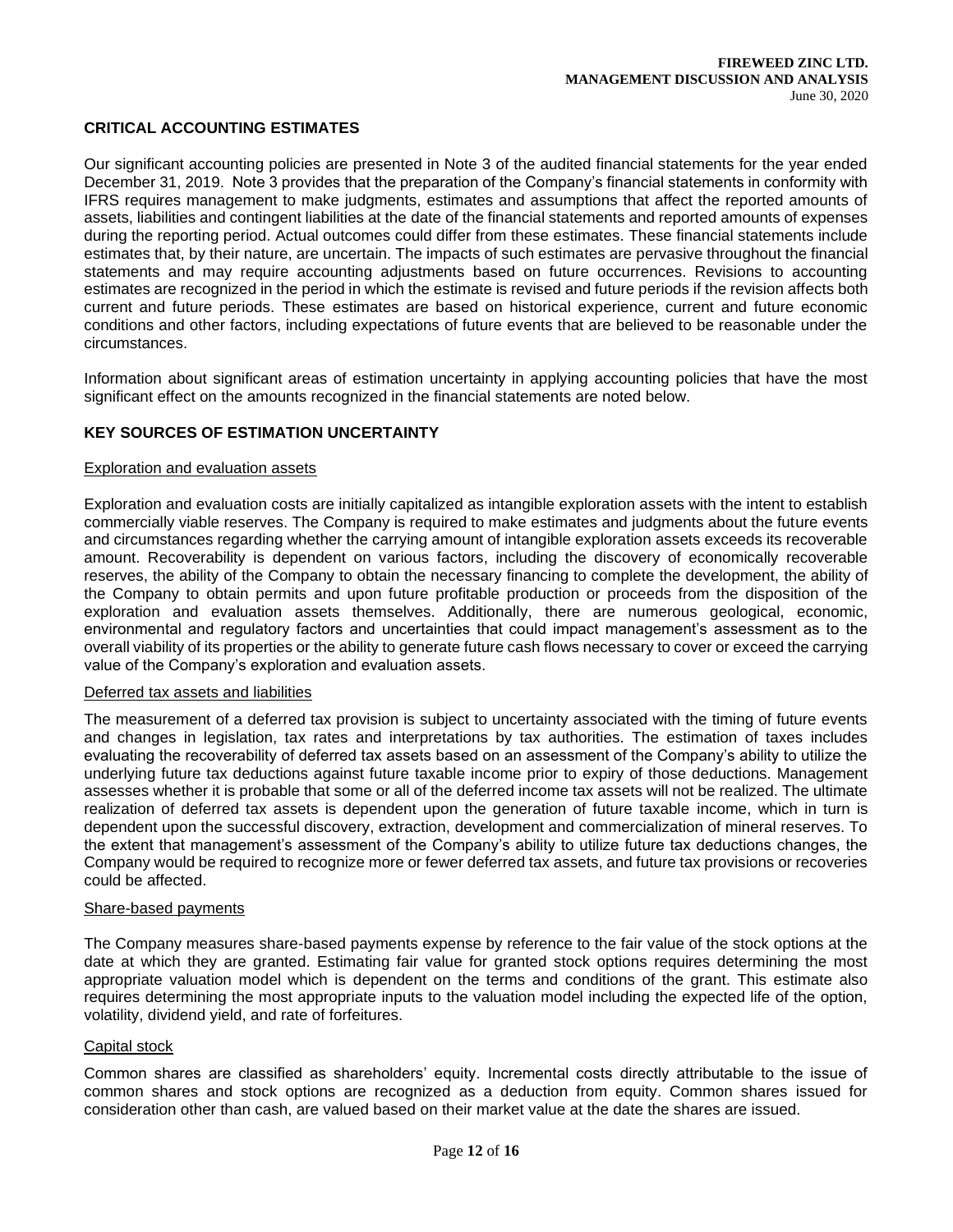#### **FIREWEED ZINC LTD. MANAGEMENT DISCUSSION AND ANALYSIS** June 30, 2020

The Company has adopted a residual value method with respect to the measurement of shares and warrants issued as private placement units. The residual value method first allocates value to the more easily measurable component based on fair value and then the residual value, if any, to the less easily measurable component. The Company considers the fair value of common shares issued in the private placements to be the more easily measurable component and the common shares are valued at their fair value, as determined by the closing market price on the announcement date. The balance, if any, is allocated to the attached warrants. Any fair value attributed to the warrants is recorded as reserves.

#### Rehabilitation provision

The calculation of the asset retirement obligation involves significant measurement estimates and assumptions of the amount and timing of reclamation costs and applicable inputs used in the calculation, such as discount rates. The Company bases its estimates on historical experience, government regulations and assumptions that are believed to be reasonable given the scope of the exploration project. Please refer to Note 8 of the interim financial statements for the period ended June 30, 2020 for more details.

# **FINANCIAL INSTRUMENTS**

The Company classifies its financial assets into one of the categories described below, depending on the purpose for which the asset was acquired. Management determines the classification of its financial assets at initial recognition.

Equity instruments that are held for trading (including all equity derivative instruments) are classified as FVTPL, for other equity instruments, on the day of acquisition the Company can make an irrevocable election (on an instrumentby-instrument basis) to designate them as at fair value through other comprehensive income ("FVTOCI").

*Fair value through profit or loss ("FVTPL")* – Financial assets carried at FVTPL are initially recorded at fair value and transaction costs are expensed in the income statement. Realized and unrealized gains and losses arising from changes in the fair value of the financial asset held at FVTPL are included in the income statement in the period in which they arise. Derivatives are also categorized as FVTPL unless they are designated as hedges.

*Fair value through other comprehensive income ("FVTOCI")* - Investments in equity instruments at FVTOCI are initially recognized at fair value plus transaction costs. Subsequently, they are measured at fair value, with gains and losses arising from changes in fair value recognized in other comprehensive income. There is no subsequent reclassification of fair value gains and losses to profit or loss following the derecognition of the investment.

*Financial assets at amortized cost* - A financial asset is measured at amortized cost if the objective of the business model is to hold the financial asset for the collection of contractual cash flows, and the asset's contractual cash flows are comprised solely of payments of principal and interest. They are classified as current assets or non-current assets based on their maturity date and are initially recognized at fair value and subsequently carried at amortized cost less any impairment.

The following table shows the classification of the Company's financial assets under IFRS 9:

| Financial asset                          | <b>IFRS 9 Classification</b>                   |
|------------------------------------------|------------------------------------------------|
| Cash                                     | Fair value through profit and loss             |
| Reclamation bond                         | Financial asset measured at amortized cost     |
| Other receivables                        | Financial asset measured at amortized cost     |
| Accounts payable and accrued liabilities | Financial liability measured at amortized cost |

Financial liabilities other than derivative liabilities are recognized initially at fair value and are subsequently stated at amortized cost. Transaction costs on financial assets and liabilities other than those classified at fair value through profit or loss are treated as part of the carrying value of the asset or liability. Transaction costs for assets and liabilities at fair value through profit or loss are expensed as incurred.

Financial instruments measured at fair value are classified into one of three levels in the fair value hierarchy according to the relative reliability of the inputs used to estimate the fair values. The three levels of the fair value hierarchy are: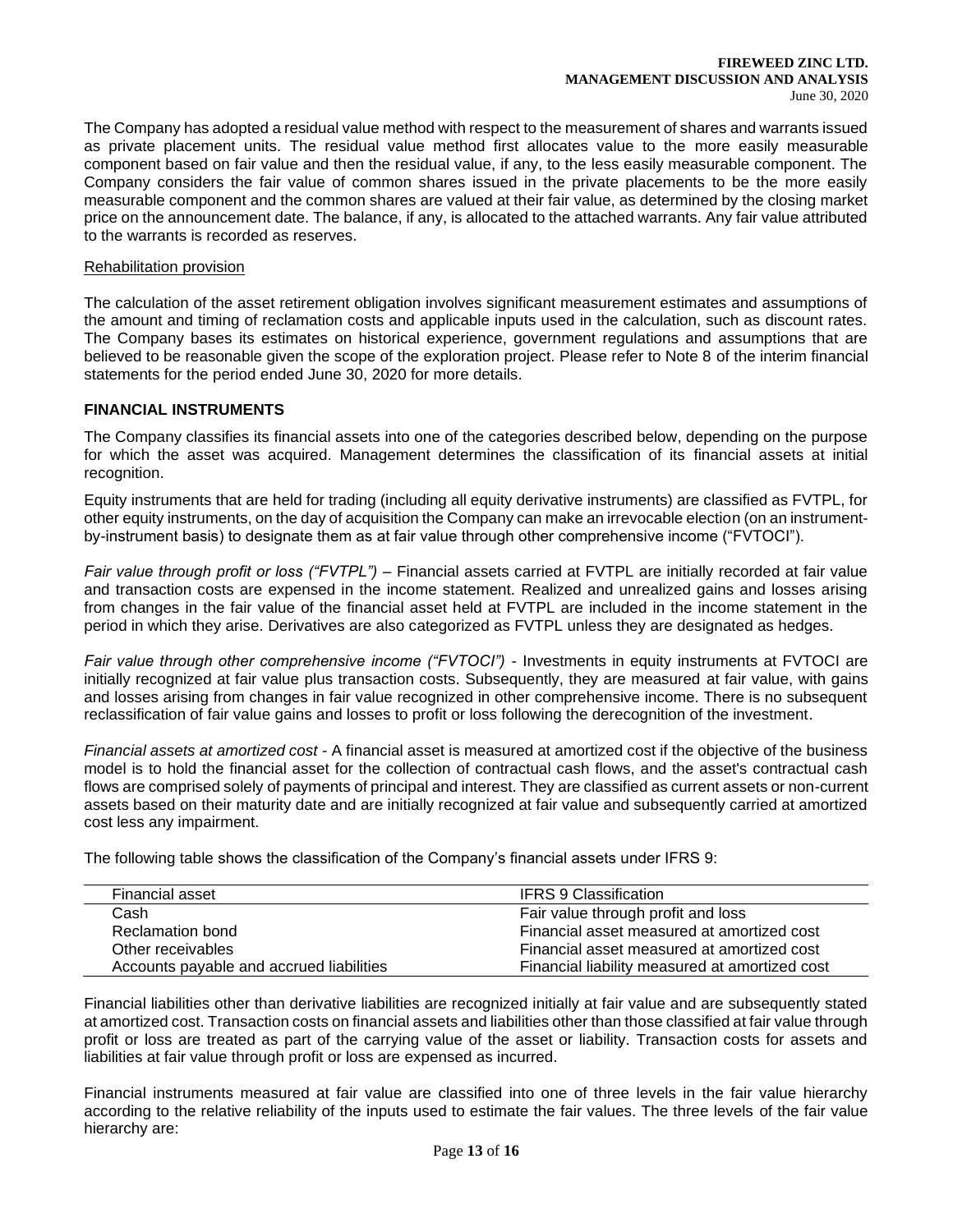- Level 1 Unadjusted quoted prices in active markets for identical assets or liabilities.
- Level 2 Inputs other than quoted prices that are observable for the asset or liability either directly or indirectly; and
- Level 3 Inputs that are not based on observable market data.

The fair value of the Company's receivables, reclamation bond and accounts payable and accrued liabilities approximate carrying value, which is the amount recorded on the statements of financial position. The fair value of the Company's other financial instruments, cash, under the fair value hierarchy are based on level 1 quoted prices in active markets for identical assets and liabilities.

The Company's risk exposures and the impact on the Company's financial instruments are summarized below:

#### *Credit risk*

Credit risk is the risk of loss associated with a counterparty's inability to fulfill its payment obligations. Receivables of \$16,871 consist of Goods and Services Tax ("GST") recoverable from the Federal Government of Canada. The Company believes its exposure to credit risk is equal to the carrying value of this balance. The Company has exposure to credit risk with respect to its cash as it places most of its cash in one financial institution in Canada. The Company believes its exposure is limited as it banks with a large Canadian institution.

### *Liquidity risk*

The Company's approach to managing liquidity risk is to ensure that it will have sufficient liquidity to meet liabilities when due. As at June 30, 2020, the Company had a cash balance of \$950,099 to settle current liabilities of \$230,207. The Company believes it has sufficient funds to meet its current liabilities as they become due.

The Company is dependent on obtaining regular financings in order to continue as a going concern. Despite previous success in acquiring these financings, there is no guarantee of obtaining future financings.

#### *Interest rate risk*

The interest rate risk is the risk that the fair value or future cash flows of a financial instrument will fluctuate because of changes in market interest rates. As at June 30, 2020, the Company is not exposed to significant interest rate risk.

#### *Price risk*

The Company is exposed to price risk with respect to commodity and equity prices. Equity price risk is defined as the potential adverse impact on the Company's earnings due to movements in individual equity prices or general movements in the level of the stock market. Commodity price risk is defined as the potential adverse impact on profit or loss and economic value due to commodity price movements and volatilities. The Company closely monitors commodity prices of resources, individual equity movements, and the stock market to determine the appropriate course of action to be taken by the Company.

### *Foreign currency risk*

The Company operates predominately in Canada and is not exposed to any significant foreign currency risk.

### **RELATED PARTIES TRANSACTIONS**

Related party transactions mainly include management and consulting fees, share-based compensation and director and committee fees. The related parties are represented by the key management personnel, which include those persons having authority and responsibility for planning, directing and controlling the activities of the Company as a whole. The Company has determined that the key management personnel consist of executive and nonexecutive members of the Company's Board of Directors and corporate officers. Related parties also include companies, controlled by officers and/or directors.

| <b>Related Party</b>  | <b>Nature of Relationship</b> |
|-----------------------|-------------------------------|
| FT Management Ltd.    | Company, controlled by CFO    |
| EdYu Management Corp. | Company, controlled by CFO    |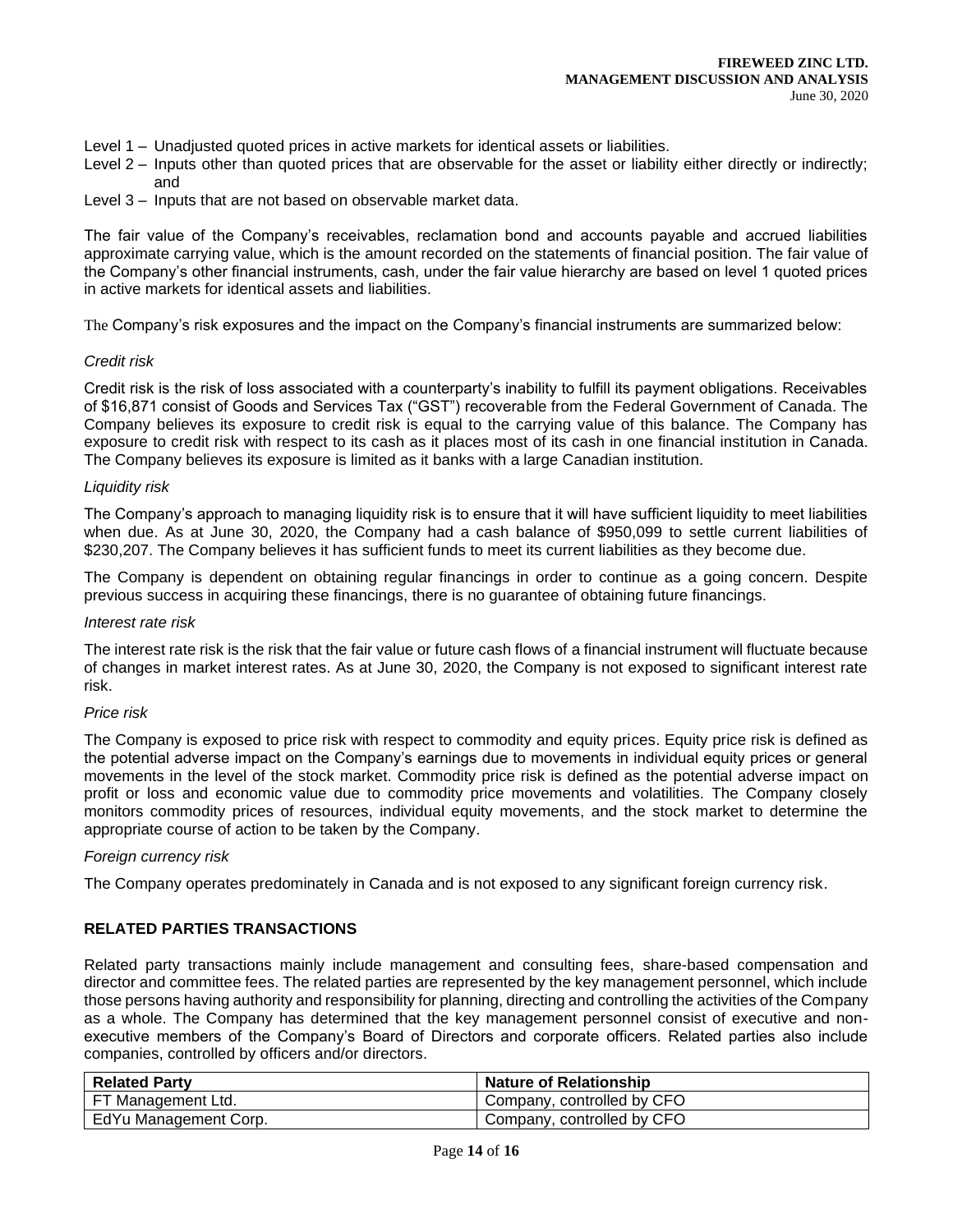The renumeration to directors and key management personnel during the six months ended June 30, 2020 and 2019 was as follows:

| Payee                                          | Nature of the transaction                                         |    |         |   | <b>Six months</b><br>ended<br>June 30, 2019 |
|------------------------------------------------|-------------------------------------------------------------------|----|---------|---|---------------------------------------------|
| <b>Chief Executive Officer</b>                 |                                                                   |    |         |   |                                             |
| (CEO)                                          | Management and consulting fees expensed                           | \$ | 90,000  | S | 126,000                                     |
|                                                | Director and committee fees                                       |    |         |   |                                             |
|                                                | Share-based compensation                                          |    | 6,755   |   | 20,941                                      |
| <b>Former Chief Financial</b><br>Officer (CFO) | Share-based compensation                                          |    |         |   | 1,148                                       |
| <b>Current CFO</b>                             | Management and consulting fees expensed                           |    |         |   | 6,000                                       |
|                                                | Share-based compensation                                          |    | 3,335   |   |                                             |
| Companies, controlled                          |                                                                   |    |         |   |                                             |
| by CFO                                         | Management and consulting fees expensed                           |    | 6,000   |   |                                             |
| <b>Directors</b>                               | Director and committee fees                                       |    | 68,375  |   | 73,500                                      |
|                                                | Investor relations and corporate development                      |    | 1,063   |   |                                             |
|                                                | Management and consulting fees expensed                           |    | 70,592  |   | 101,140                                     |
|                                                | Management and consulting fees capitalized to<br>mineral property |    | 13,713  |   | 14,361                                      |
|                                                | Share-based compensation                                          |    | 24,893  |   | 79,214                                      |
|                                                |                                                                   | \$ | 284,726 | S | 422,304                                     |

The following amounts were owed to directors and key management personnel. These payables are unsecured, non-interest bearing and are expected to be repaid under normal trade terms.

|                  |                                        | <b>June 30.</b><br>2020 | December 31,<br>2019 |
|------------------|----------------------------------------|-------------------------|----------------------|
| <b>Directors</b> | Director and committee fees            | 18.750                  | 110,250              |
| Key management   | Management fees and expense recoveries | 61.519                  | 14.438               |
|                  |                                        | 80.269                  | 124,688              |

# **ADDITIONAL DISCLOSURE FOR VENTURE ISSUERS WITHOUT SIGINIFICANT REVENUE**

Additional disclosure concerning the Company's general and administrative expenses is provided in the Company's statement of loss and comprehensive loss contained in its interim financial statements for June 30, 2020, which are available on SEDAR: [www.sedar.com.](about:blank)

### **OFF-BALANCE SHEET ARRANGEMENTS**

The Company has no off-balance sheet arrangements.

# **ADDITIONAL DISCLOSURE FOR JUNIOR ISSUERS**

The Company has had positive cash flow since its inception following the completion of the IPO. Following the recent private placement completed on August 6, 2020, the Company believes its current capital resources to be sufficient to cover its operating costs at least through the next twelve months. Fireweed will need to obtain additional capital resources to fund operations further. The Company is planning to raise capital through equity or alternative financing. Actual funding requirements may vary from those previously planned due to a number of factors, including the progress of the Company's business activities and economic conditions.